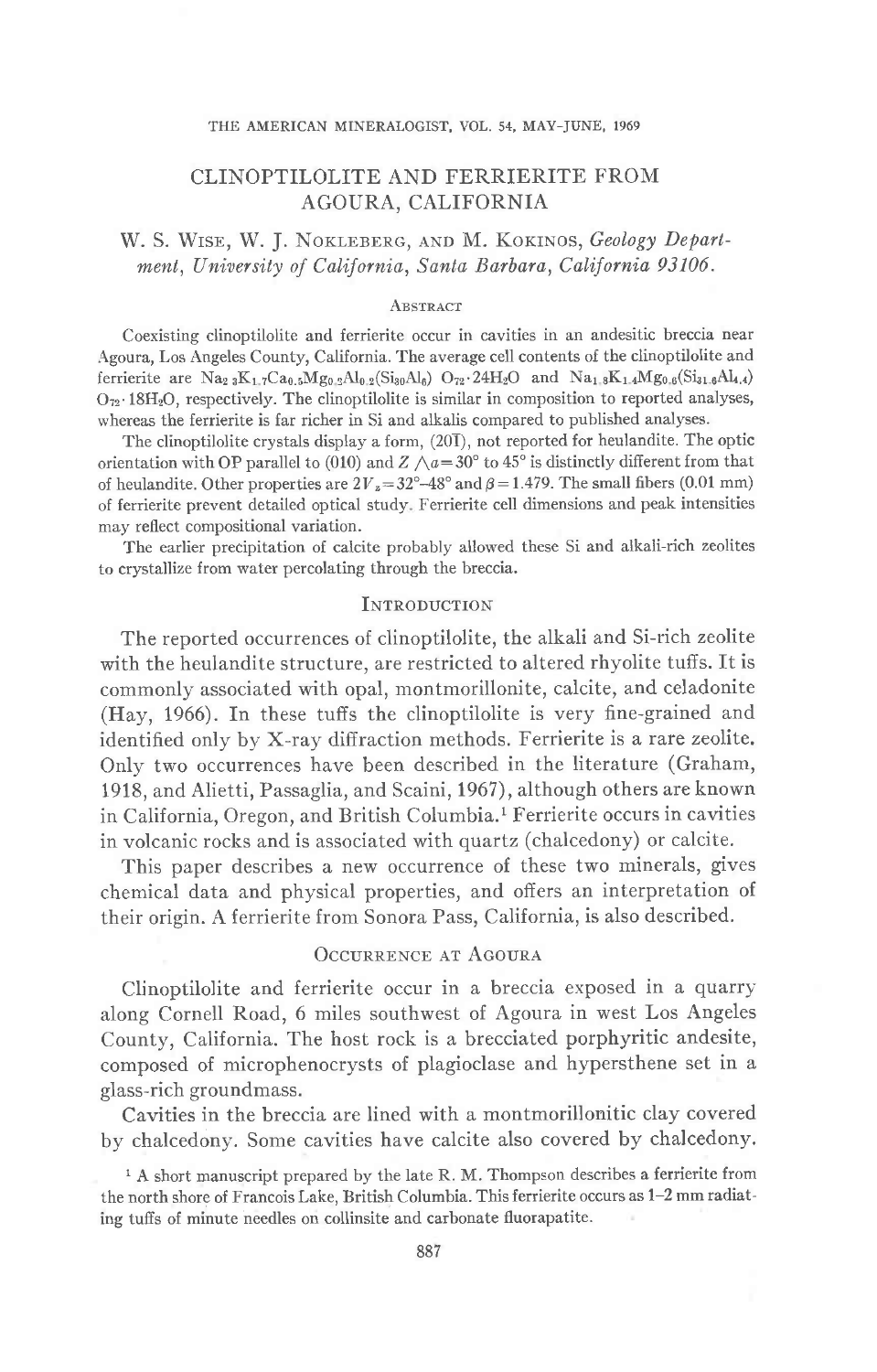The clinoptilolite occurs as clusters of platy crystals and is partially intergrown with tufts of very small (0.01 mm thick), soft, white ferrierite needles (Fig. 1).

## CHEMICAL COMPOSITIONS

Analytical procedure. Polished grain mounts of each mineral were analyzed using an ARL electron microprobe analyzer. Volitilization of the lighter elements was reduced to a minimum by using a 10 to 15  $\mu$ m diameter spot size and by using low sample currents of  $0.2-0.3$   $\mu$ A at 15 kV. Silicate and oxide standards with reliable analyses were used. After correction for deadtime, background, and drift, the empirical correction factors of Bence and Albee (1968) were employed to convert corrected counts to weight percent



Frc. 1. A photomicrograph of ferrierite (white) and clinoptilolite from Agoura, California. Both minerals have grown on a chalcedony coating over montmorillonitic clay. Length of iine is 1 mm.

oxide. The precision of this microprobe technique is generally less than  $\pm 3$  percent of the amount present, as estimated from alkali feldspars which were analyzed, at the same time and for which reliable wet chemical anaiyses were available. The quality of the zeolite analyses can also be estimated from the charge balance between tetrahedral Al and Fe3+ and the exchangeable ions (Table 1).

Discussion of Results. Analyses and cell contents of separate crystals of clinoptilolite are given in Table 1, and these data are plotted on compositional diagrams of Figures 2 and 3. These analyses are similar in all respects to other published compositions.

The HzO content listed in Table 1 is by difference. Therefore, the number of HzO molecules in the unit cell was calculated from measured density, cell volume, and gram formula weight (from the analyses) (Wise, 1967). The variation in  $H_2O$  in the analyses is a result of the ease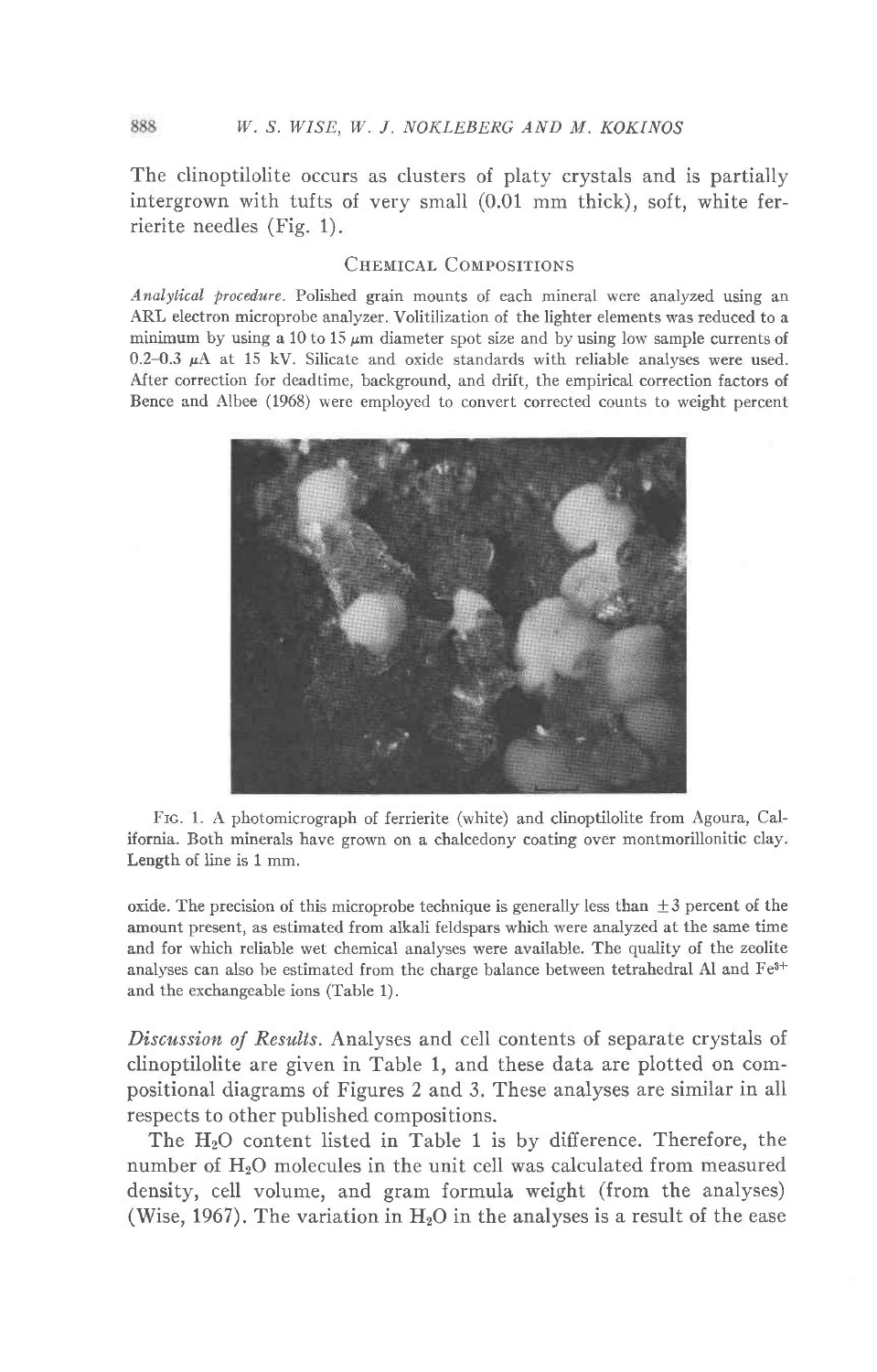|                                        | $\,$ I | $\sqrt{2}$                               | $\overline{3}$ | $\ddot{+}$ | 5     | 6     |
|----------------------------------------|--------|------------------------------------------|----------------|------------|-------|-------|
| SiO <sub>2</sub>                       | 68.30  | 69.93                                    | 69.22          | 74.40      | 75.64 | 66.17 |
| $Al_2O_3$                              | 11.66  | 11.89                                    | 11.74          | 8.51       | 9.39  | 10.71 |
| Fe <sub>2</sub> O <sub>3</sub>         | 0.02   | 0.02                                     | 0.04           | 0.04       | 0.01  | 0.99  |
| MgO                                    | 0.36   | 0.47                                     | 0.35           | 1.07       | 1.02  | 2.79  |
| CaO                                    | 1.03   | 1.07                                     | 1.16           | 0.13       | 0.14  | 0.55  |
| Na <sub>2</sub> O                      | 2.47   | 2.96                                     | 2.45           | 1.91       | 2.33  | 0.0   |
| $K_2O$                                 | 2.93   | 3.47                                     | 3.00           | 2.48       | 2.80  | 1.54  |
| (H <sub>2</sub> O) <sup>b</sup>        | 13.23  | 10.19                                    | 12.04          | 11.46      | 8.67  | 17.25 |
| (total)                                | 100    | 100                                      | 100            | 100        | 100   | 100   |
|                                        |        | Number of ions per unit cell with 72 0's |                |            |       |       |
| $\mathrm{Si}$                          | 30.17  | 30.02                                    | 30.17          | 31.71      | 31.39 | 30.21 |
| cations<br>AI                          | 5.83   | 5.98                                     | 5.83           | 4.27       | 4.59  | 5.76  |
| Framework<br>$\Gamma e^{3+}$           |        |                                          |                | .01        |       |       |
| Al                                     | .24    | .03                                      | .20            |            |       |       |
| Exchangeeble<br>$Fe3+$                 |        |                                          | .01            |            |       | .37c  |
| Mg                                     | .23    | .30                                      | .22            | .68        | .62   | 1.89  |
| cations<br>Ca                          | .48    | .49                                      | .54            | .05        | .05   | .26   |
| Na                                     | 2.10   | 2.45                                     | 2.07           | 1.56       | 1.87  |       |
| $\mathbf K$                            | 1.64   | 1.88                                     | 1.65           | 1.33       | 1.47  | .88   |
| $H2O$ molecules<br>$\Sigma$ charges of | 24.0   | 23.2                                     | 23.9           | 18.2       | 18.2  | 18.7  |
| exchangable ions                       | 5.88   | 5.97                                     | 5.87           | 4.35       | 4.68  | 5.92  |

TABLE 1. CHEMICAL ANALYSES<sup>8</sup> AND CELL CONTENTS OF CLINOPTILOLITES AND FERRIERITES

1-3. Clinoptilolites from Agoura.

4, 5. Ferrierites from Agoura.

6. Ferrierite from Sonora Pass., California.

a Data from electon microprobe analysis by W. J. Nokleberg.

<sup>b</sup> Determined by difference.

<sup>e</sup> This iron should be considered in the ferrous state, in order to achieve a balance of charge.

with which these zeolites give up  $H_2O$ . Some of the  $H_2O$  is lost in the vacuum of the electron microprobe analyzer.

Analyses and cell contents of two clusters of ferrierite crystals are given in Table 1. The data are also plotted in Figures 2 and 3. Another ferrierite from Sonora Pass was also analyzed, and the data are given in Table 1. It is obvious from Figure 2 that ferrierites have a wide range of compositions and that those from Agoura are the richest in Si and alkalis.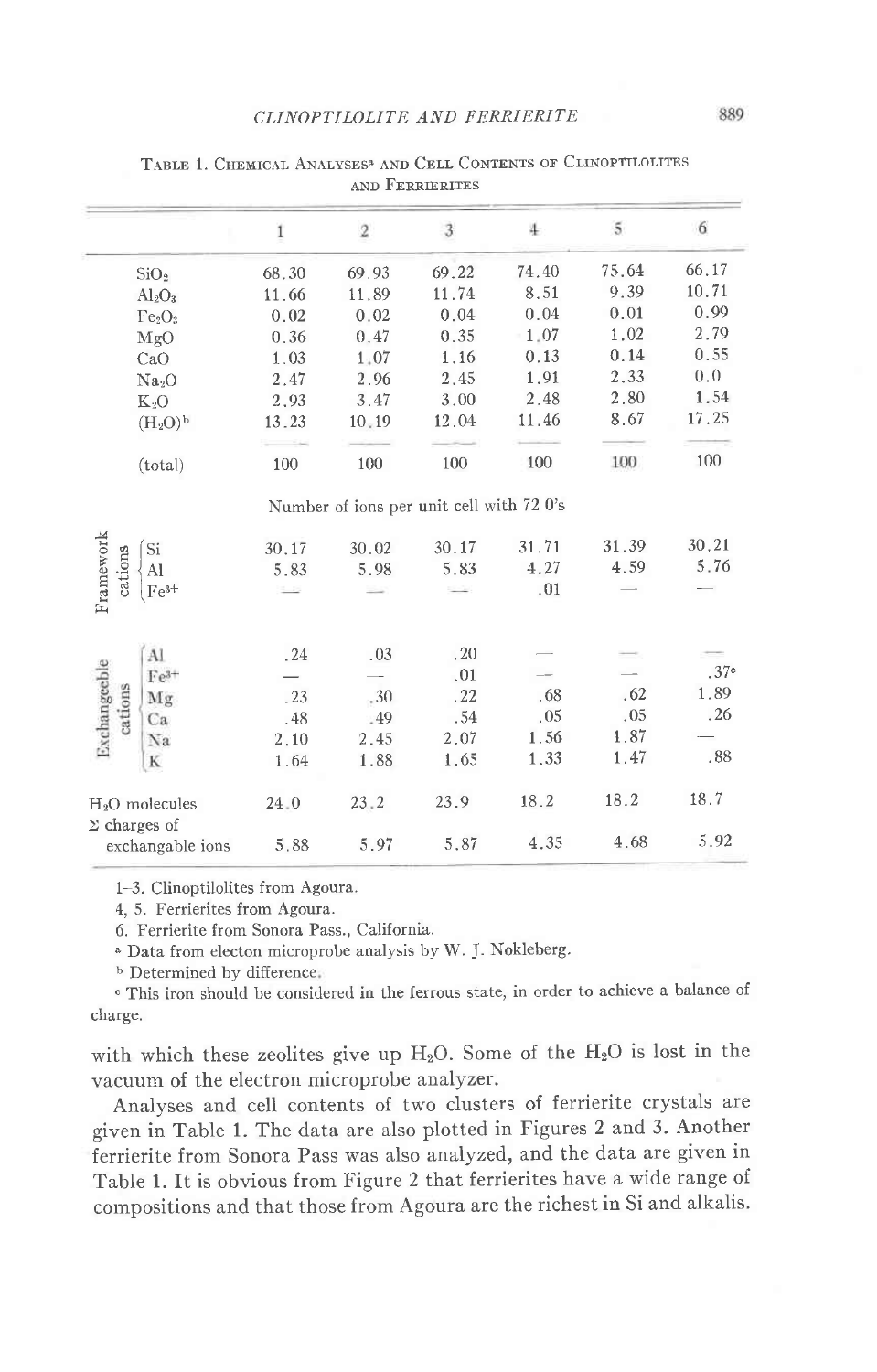The Agoura ferrierites contain only 0.65 ions of Mg per unit cell. This is in distinct contrast to the other analyzed ferrierites, which have about 2.0 ions per cell and occupy specific sites in the channels (Vaughan, 1966). The Mg apparently is not an essential component of ferrierite.

The Sonora Pass ferrierite, similar to the Kamloops, British Columbia material, is zoned from colorless to red along the length of the needles. The red color of other zeolites, e.g. heulandite, appears to result from Fe3+ ions in tetrahedral sites. In order to balance charges and satisfv



FIG. 2. Ferrierite and clinoptilolite compositions plotted in the upper portion of the Si- $(Ca+Mg)-(Na+K)_2$  triangle. Agoura clinoptilolites are open circles. Ferrierites are solid circles: A, Agoura; K, Kamloops, British Columbia; S, Sonora pass, California; and I, Italy. Heulandite and clinoptilolite fields are from compilations given by Wise and Fisher (in preparation).

tetrahedral sites in the Sonora Pass sample, most of the Fe must be calculated as Fe2+ and considered as exchangeable ions. Ifowever, we are dubious of the validity of this calculation and hold the accuracy of the analysis in some doubt.

Because the two Agoura zeolites appear to have crystallized together, fractionation of exchangeable ions may have occurred. Figure 3 illustrates similarities and differences in the  $Na/(Na+K)$  and  $Ca/(Ca+Mg)$ ratios of these minerals. The two Aqoura zeolites have nearly the same  $\text{Na}/(\text{Na} + \text{K})$  ratio, but differ widely in their Ca/(Ca+Mg) ratios. The clinoptilolite has nearly all of the available ca, whereas the ferrierite has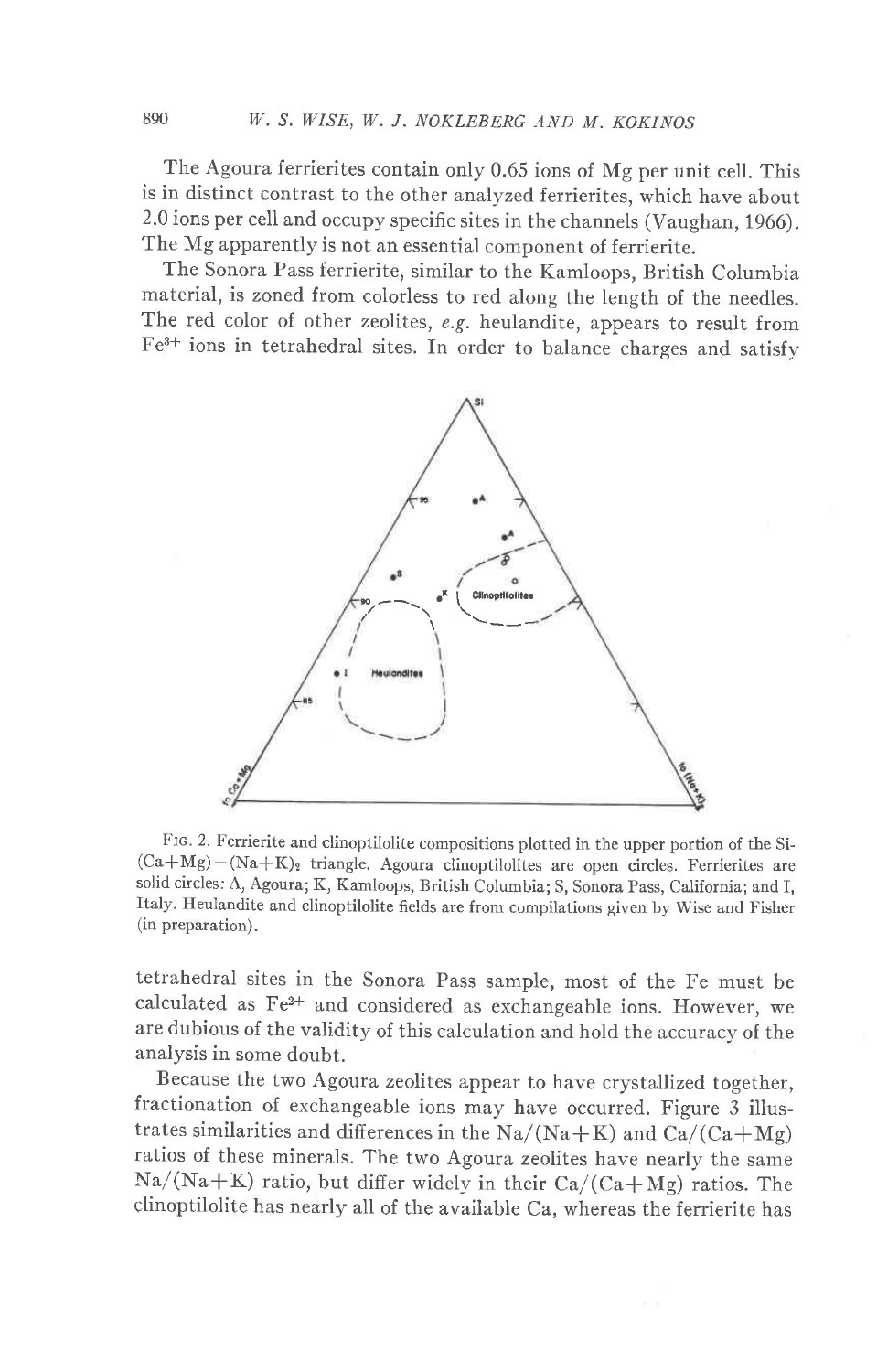70 percent of the Mg. This fractionation may be a result of special sites for  $Mg(H_2O)_{6}^{2+}$  ions in ferrierite (Vaughan, 1966); other cations cannot get into these sites.

## CRYSTALLOGRAPHY AND OPTICAL PROPERTIES

The clinoptilolite crystals, which occur in clusters of platy crystals, exhibit (010), (001), (101) and (201) faces (Fig. 4). The (201) form has not been reported for heulandite (Goldschmidt, 1913-1923). The interfacial



FIG. 3. A Ca/(Ca+Mg) vs Na/(Na+K) plot of clinoptilolites and ferrierites. Symbols are the same in Fig. 2. Note that the Agoura clinoptilolites have the same  $Na/Na+K$  ratio as the ferrierites from the same locality.

angles given in Figure 4 were calculated from unit-cell data, because the crystals are too small for accurate measurement.

The optical orientations and properties are distinctly different from those of heulandite (see Table 2 and Fig. 4). The optic plane is parallel to 010 (*Y* parallel to  $b$ ). In heulandite the optic plane is normal to (010) with  $Z$  parallel to  $b$ . The positions of the  $Z$  and  $X$  directions in the clinoptilolite are somewhat variable in the 010 plane. Dispersion of the optic axes is strong with  $r$  > v and appears to be axial dispersion. Heulandites, because of the difierent orientation, commonly display crossed dispersion with  $r\simeq v$ .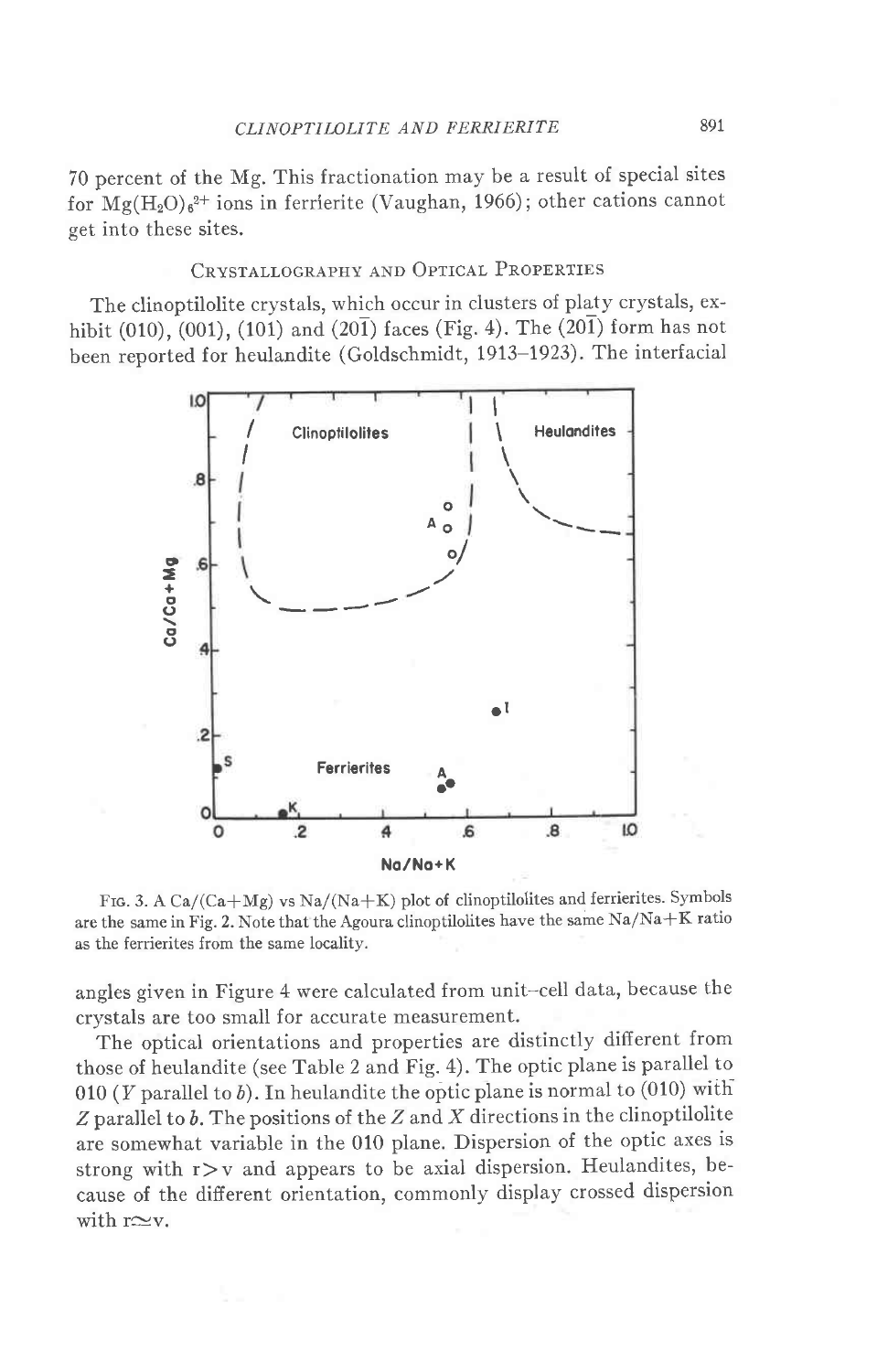

FIG. 4. Crystallographic and optical data for the Agoura clinoptilolite.

These properties are surprising, because heulandite and clinoptilolite have been considered isostructural (Hey and Bannister, 1934). At present there are insufficient data to say whether these differences in crystal form and optic orientation result from structural differences or merely the alkali- and silica-rich composition.

The ferrierite tufts are composed of such small needles that detailed study was not possible. The refractive indices are lower than other ferrierites, because of the high alkali content.

## **X-RAY DIFFRACTION DATA**

Table 3 contains powder diffraction data for the clinoptilolite, as well as computed cell dimensions. These data are very similar to other

|              | Clinoptilolite<br>Agoura | Ferrierite<br>Agoura | Ferrierite<br>Sonora Pass |
|--------------|--------------------------|----------------------|---------------------------|
| $\alpha$     | 1.478                    |                      | 1.476                     |
| β            | 1.479                    | 1.478                | $\frac{1}{2}$             |
| $\gamma$     | 1.481 (all $\pm$ .001)   | $\longrightarrow$    | 1.482                     |
| $2V_{\rm z}$ | 32° to 48°               |                      |                           |
| Disp.        | strong $r > v$           |                      |                           |

TABLE 2. OPTICAL PROPERTIES OF CLINOPTILOLITE AND FERRIERITE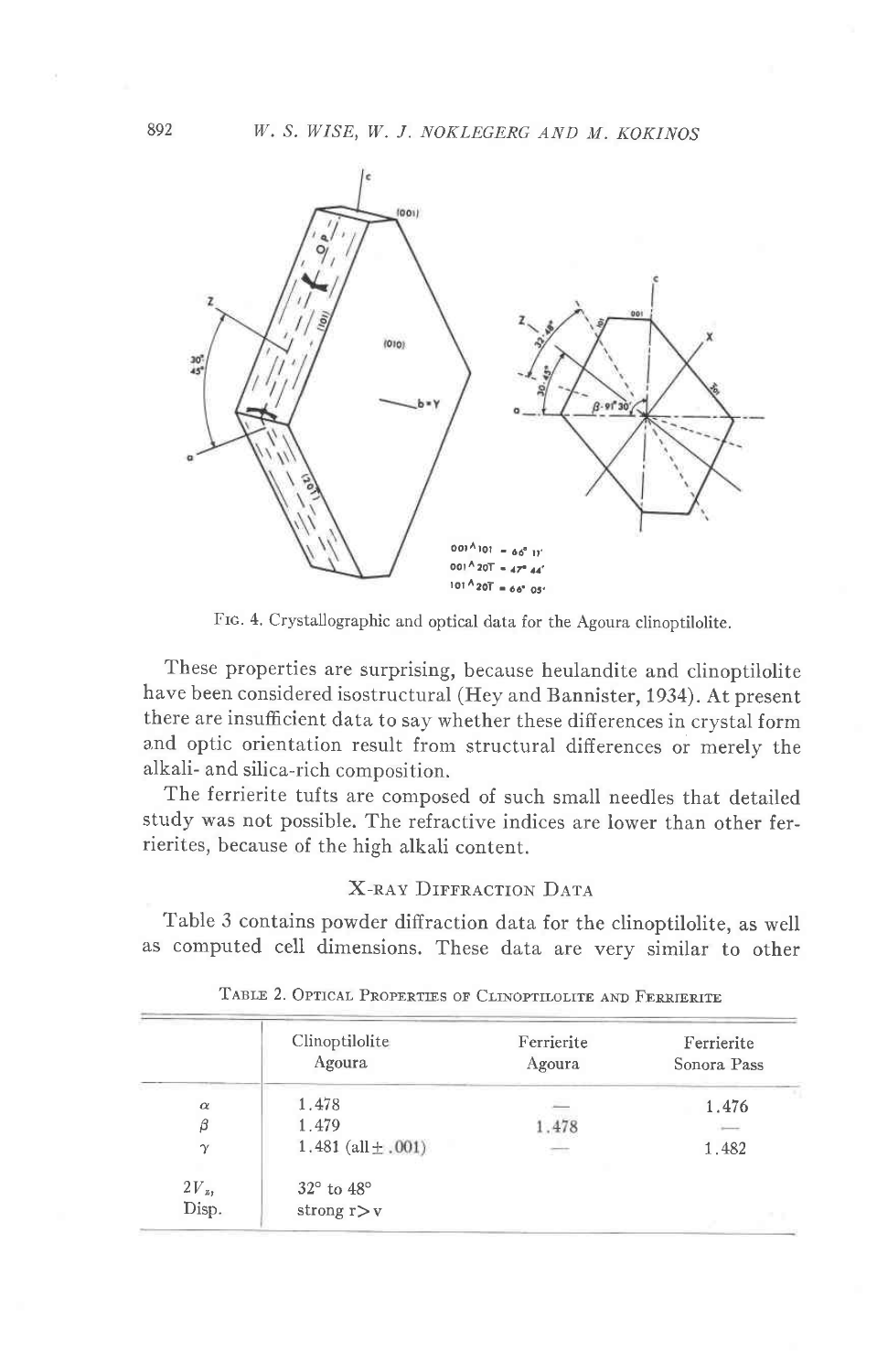| $d_{\text{(obs)}}$ | $d_{\text{(calo)}}$ | $I/I_0$        | hkl                   | $d$ <sub>(obs)</sub> | $d_{\text{(enle)}}$ | $I/I_0$        |
|--------------------|---------------------|----------------|-----------------------|----------------------|---------------------|----------------|
| 8.92a              | 8.95                | 100            | $21\overline{1}$      | 3.55                 | 3.554               | 6              |
| 7.97               | 7.92                | 3              | $051, 11\overline{4}$ | 3.48                 | 3.46                | 3              |
| 6.78               | 6.78                | $\overline{2}$ | 220                   | 2.419 <sup>a</sup>   | 3.421               | 16             |
| 5.61               | 5.58                | $\overline{2}$ | 202                   | 3.324                | 3.322               | $\overline{4}$ |
| 5.15               | 5.12                | $\overline{7}$ | $22\overline{2}$      | 3.168a               | 3.169               | 14             |
| 4.65 <sup>a</sup>  | 4.645               | 14             | 222                   | 3.119a               | 3.114               | 15             |
| 4.35               | 4.354               | $\overline{2}$ | 231                   | 3.07                 | 3.073               | 8              |
| 3.964 <sup>a</sup> | 3.979               | 55             | 044                   | 2.974                | 2.966               | 80             |
| 3.964a             | 3.961               | 55             | 035                   | 2.793a               | 2.798               | 15             |
| 3.897a             | 3.895               | 57             | $12\overline{5}$      | 2.793 <sup>a</sup>   | 2.794               | 15             |
| 3.74               | 3.733               | 7              | $16\overline{1}$      | 2.728                | 2.730               | 33             |
|                    |                     |                |                       |                      |                     |                |

TABLE 3. X-RAY POWDER DATA FOR THE AGOURA CLINOPTILOLITE

<sup>a</sup> Reflections used for cell dimension refinement.

Cell dimensions: (3 cycles least-squares refinement)

 $a = 7.41 (\pm 0.01)$  Å  $b=17.89 (+0.04)$  Å  $c = 15.85 \ (\pm 0.03)$  Å  $\beta = 91^{\circ} 29' (\pm 14')$  $V = 2100.3$  A<sup>3</sup>  $(\rho_{meas})$  = 2.16 ( $\pm$ 0.02) gm/cm<sup>3</sup>

clinoptilolites and heulandites; they do not reflect composition variations. Clinoptilolite, heated overnight at  $400^{\circ}$ C exhibits the lattice stability observed in other clinoptilolites by Mumpton (1960).

Table 4 presents powder diffraction data and computed cell dimensions for the Agoura, Sonora Pass, and Kamloops ferrierites. The low Mg and high alkali content of the Agoura ferrierite is noticeably reflected in a shorter *a* cell dimension and a change in certain peak intensities, especially  $(420)$ ,  $(330)$ ,  $(510)$ , and  $(040)$ . Steps were taken to minimize any preferred orientation in the powder mounts.

## **ORIGIN OF THE ZEOLITES**

Ground water circulating through the tectonically shattered andesite probably dissolved some components from the glassy rock. Significant amounts of Si, Al, Mg, Ca, Na, and K could have been locally derived. A high activity of carbonate ions caused the early precipitation of calcite, thereby removing much of the  $Ca^{2+}$  ions and leaving the water alkali rich. The solutions, with which the zeolites were last in equilibrium, must have had an  $\text{Na}/\text{Na} + \text{K}$  ratio similar to that observed in the zeolites. Neither zeolite possesses a structural mechanism for fractionating these two ions. However,  $Ca^{2+}$  and  $Mg^{2+}$  ions were fractionated, probably controlled by the Mg site in the ferrierite.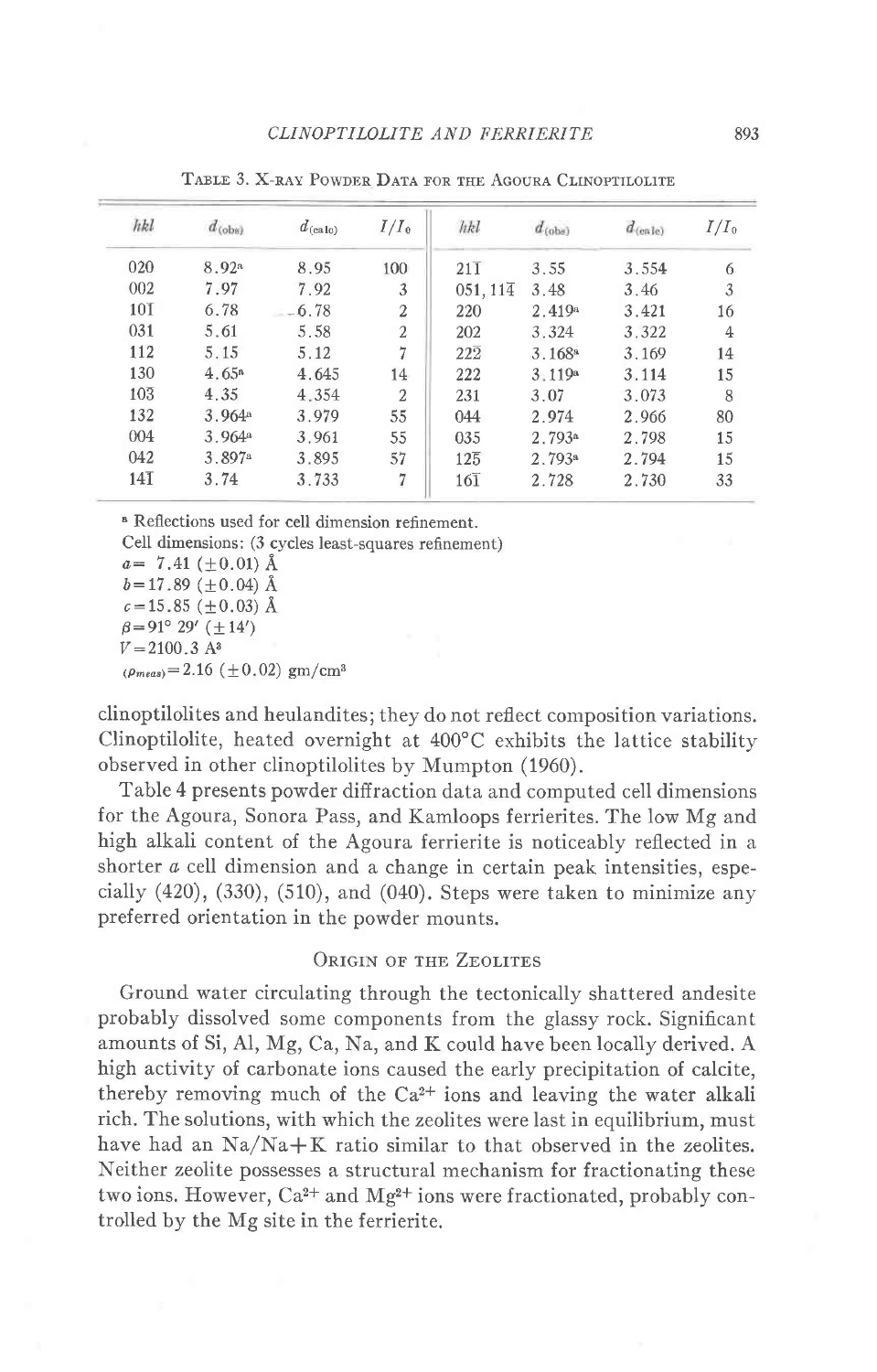| Agoura |                    |                     | Sonora           |                    |                     |         |             |
|--------|--------------------|---------------------|------------------|--------------------|---------------------|---------|-------------|
| hkl    | $d_{\text{(obs)}}$ | $d_{\text{(calc)}}$ | $I/I_0$          | $d_{\text{(obs)}}$ | $d_{\text{(calc)}}$ | $I/I_0$ | $d^{\rm a}$ |
| 110    | 11.33              | 11.34               | 3                |                    | 11.38               |         | 11.33       |
| 200    | 9.47               | 9.51                | 50               | 9.56               | 9.59                | 80      | 9.61        |
| 020    | 7.07               | 7.07                | 38               | 7.06               | 7.07                | 12      | 7.00        |
| 011    | 6.59               | 6.61                | 3                | 6.61               | 6.61                | 8       | 6.61        |
| 310    | 5.75               | 5.78                | 15               | 5.83               | 5.82                | 21      | 5.84        |
| 220    | 5.64               | 5.67                | 14               | 5.71               | 5.69                | 8       |             |
| 121    |                    |                     |                  |                    | 4.97                |         | 4.96        |
| 400    | 4.75               | 4.75                | $\boldsymbol{2}$ |                    | 4.79                |         | 4.80        |
| 130    | 4.56               | 4.57                | $\mathbf{1}$     |                    | 4.58                |         | 4.58        |
| 031    | 3.977              | 3.987               | 35               | 3.99               | 3.99                | 29      | 3.99        |
| 420    | 3.943c             | 3.944               | 35               | 3.971c             | 3.968               | 60      |             |
| 411    |                    |                     |                  |                    |                     |         | 3.88        |
| 330    | 3.778 <sup>e</sup> | 3.781               | 65               | 3.794 <sup>c</sup> | 3.793               | 55      | 3.79        |
| 510    | 3.661              | 3.672               | 12               | 3.700c             | 3.702               | 37      | 3.69        |
| 040    | 3.537 <sup>c</sup> | 3.534               | 100              | 3.533c             | 3.534               | 100     | 3.54        |
| 202    | 3.480c             | 3.483               | 18               | 3.489 <sup>e</sup> | 3.489               | 50      | 3.47        |
| 501    |                    |                     |                  |                    |                     |         | 3.42        |
| 240    | 3.313c             | 3.312               | 35               | 3.317 <sup>c</sup> | 3.316               | 13      | 3.31        |
| 600    |                    |                     |                  |                    |                     |         | 3.20        |
| 312    | 3.140c             | 3.142               | 12               | 3.151              | 3.150               | 9       | 3.15        |
| 521    |                    |                     |                  | 3.073c             | 3.074               | 13      | 3.07        |
| 431    | 3.048              | 3.055               | 12               |                    |                     |         |             |
| 530    |                    |                     |                  | 2.976 <sup>c</sup> | 2.975               | 22      | 2.97        |
| 402    | 2.945 <sup>c</sup> | 2.941               | 11               |                    |                     |         |             |
| 051    | 2.644e             | 2.645               | $\overline{7}$   |                    | ᆖ                   |         | 2.64        |
| 350    | 2.582 <sup>c</sup> | 2.582               | 10               |                    |                     |         | 2.58        |

TABLE 4. X-RAY POWDER DATA FOR THE AGOURA AND SONORA PASS FERRIERITES

Cell dimensions: (3 cycles least-squares refinement)

|                                     | Agoura               | Sonora Pass          | Kamloops            |
|-------------------------------------|----------------------|----------------------|---------------------|
| a, A                                | 19.015 $(\pm 0.026)$ | 19.177 $(\pm 0.007)$ | 19.156 <sup>b</sup> |
| $b, \overline{A}$                   | 14.135 $(\pm 0.007)$ | 14.137 $(\pm 0.005)$ | 14.127              |
| $c, \mathring{A}$                   | 7.486 $(\pm 0.006)$  | 7.490 $(\pm 0.004)$  | 7.489               |
| $V, \AA$ <sup>3</sup>               | 2011.9               | 2030.7               |                     |
| $\rho_{\rm meas}$ g/cm <sup>3</sup> | 2.14                 | 2.13                 | 2.136               |

<sup>a</sup> From Staples (1955).

<sup>b</sup> From Vaughan (1966).

<sup>c</sup> Reflections used in cell dimension refinement.